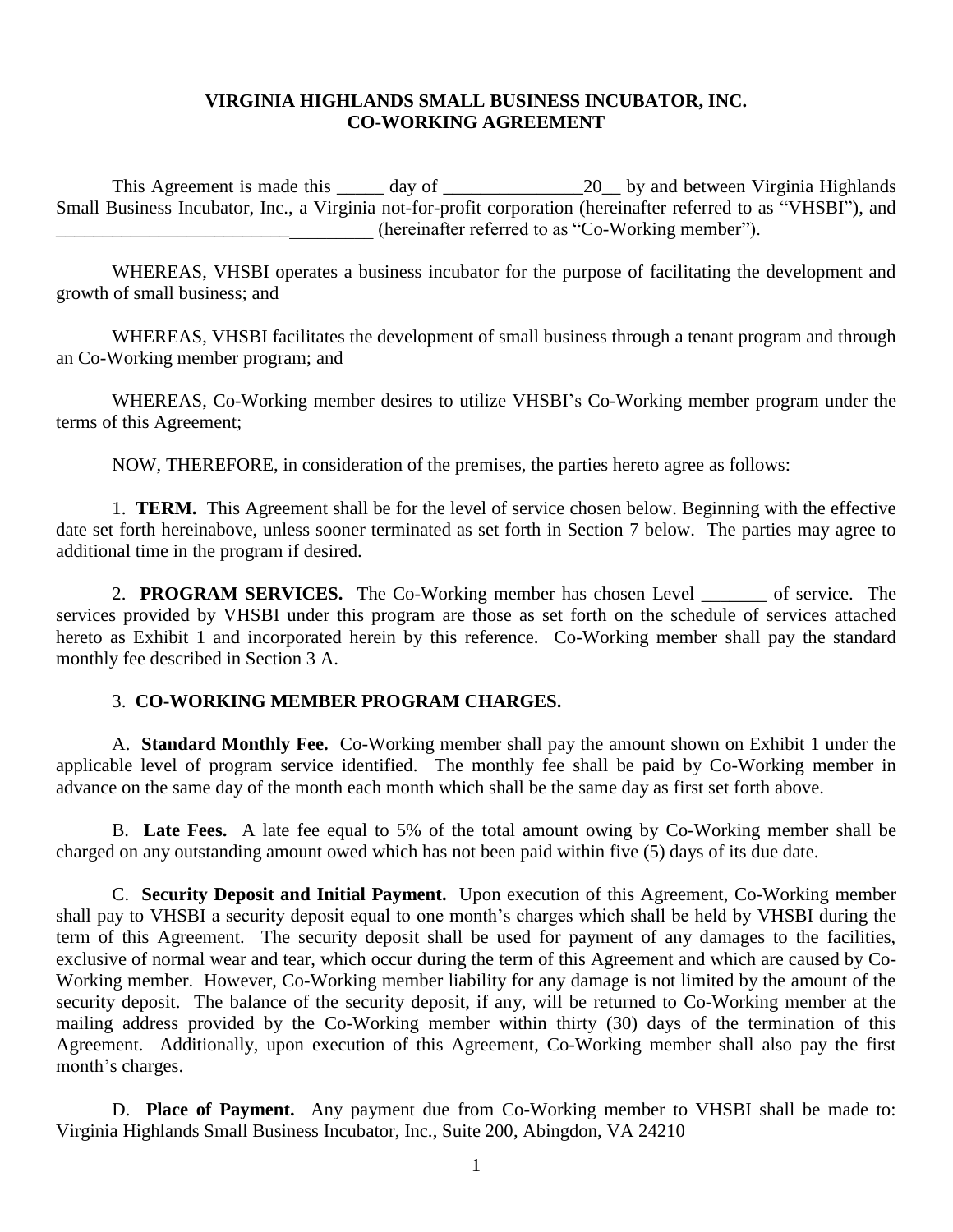4. **POLICIES AND PROCEDURES.** Co-Working member shall be required to abide by VHSBI's policies and procedures, as promulgated from time to time, relating to the use of its building and facilities. Failure to do so may result in termination of this Agreement as provided in Section 7 A below. Reservations are not required to use the Co-Working Suite. There are up to 6 spaces available on a first come first serve basis. Co-working members may call 276-492-2062 to insure there is an available space. In the event a co-working member requires privacy, the Small Conference room or the Affiliate office is available for a fee of \$50.00.

5. **BUSINESS HOURS.** VHSBI business hours are 8:30 a.m. until 5:00 p.m. Monday through Friday. Co-working members (levels 3, 4 and 5) may occupy the co-working suite before and after business hours with proper approval from the Executive Director and current Liability Insurance certificate.

6. **PRIORITY OF USE.** VHSBI will make every effort to accommodate Co-Working member's scheduling needs in the use of its facilities. However, in the event of a conflict arising between Co-Working member and a tenant of VHSBI in the use of its facilities, priority of use will be given to VHSBI's tenant. Co-Working will not be entitled to any recourse or damages of any kind whatsoever against VHSBI or its tenant's in the event Co-Working member is unable to use VHSBI's facilities at the date and time desired.

7. **TERMINATION.** This Agreement may be terminated for cause or without cause in the manner set forth herein. Upon termination, Co-Working Member shall no longer be entitled to utilize any services of VHSBI relating to the use of its facility.

A. **For Cause.** This Agreement may be terminated by VHSBI immediately in the event there is a breach of this Agreement by Co-Working member, a failure by Co-Working member to follow VHSBI's policies and procedures relating to the use of its building and facilities, or any conduct by Co-Working member that, in the sole discretion of VHSBI, is deleterious or damaging to VHSBI or any of its tenants.

B. **Without Cause.** Either party may terminate this Agreement at any time upon giving the other party notice of its intent to terminate no less than thirty (30) days in advance of the date of termination.

8. **INDEMNIFICATION.** Co-Working member will indemnify and hold harmless and assume the defense of VHSBI, its agents, employees and officials from any and all claims, liabilities, judgments, costs, damages and expenses of any nature whatsoever, including the cost of defending such claims, which may accrue against, be charged to, be recovered from or sought to be recovered from VHSBI, its agents, employees and officials by reason of or on account of any personal injury, sickness, or death of any person or damage to property arising from Co-Working member's use of the premises. Co-Working member shall also be responsible for any damage it, its employees, agents, representatives or invitees may cause to the premises or to any personal or other property belonging to VHSBI or its tenants that may be on such premises.

9. **RELEASE.** Co-Working member hereby releases VHSBI, its agents, employees and officials from any liability or responsibility to Co-Working member or any other person, claiming through it by way of subrogation or otherwise, for any loss or damage to the Co-Working property or the property of any of its agents, employees, representatives or invitees which is brought onto the premises, regardless of how such loss or damage may occur, even if such damage or loss may have been caused by flood or other casualty or by the negligence of VHSBI, its agents, employees or officials. It is expressly agreed and understood that Co-Working member, its agents, employees, representatives or invitees, in bringing property in and onto the premises do so at their own risk. It is further agreed and understood that VHSBI, its agents, employees and officials will not be liable to Co-Working members for any business losses or damages to the property of Co-Working member, its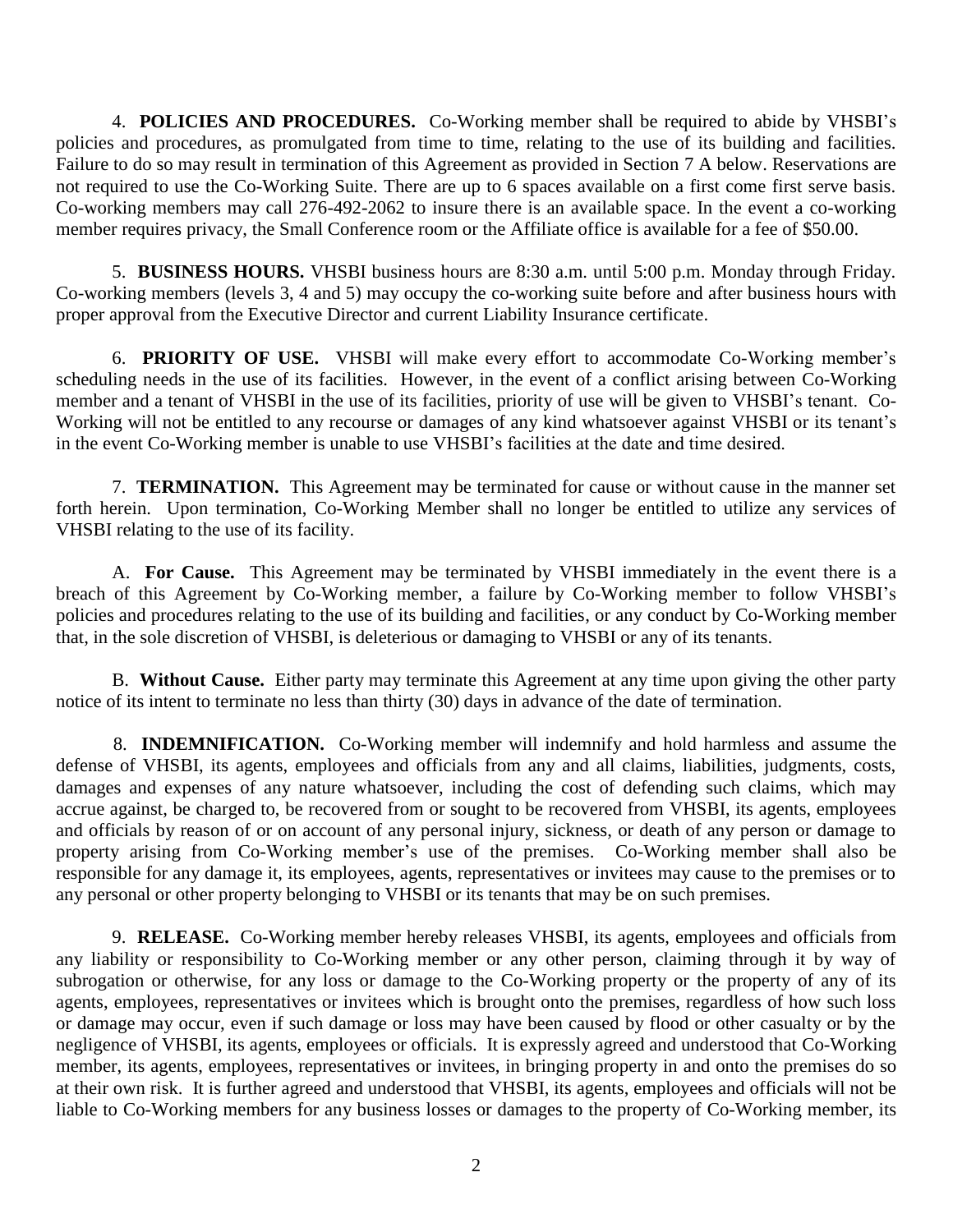employees, representatives, agents or invitees, occasioned by the acts or omissions of other businesses or persons which may occupy the premises.

10. **INTELLECTUAL PROPERTY.** Co-Working member shall not use any trademark, service mark, logo or trade name of VHSBI, nor shall Co-Working member represent itself as having any business affiliation with VHSBI, without the express permission of VHSBI.

11. **APPLICABLE LAW.** The laws of the Commonwealth of Virginia shall govern the validity, interpretation, performance and enforcement of this Agreement and any suit brought to enforce the terms of this Agreement shall be brought only in the state courts of Washington County, Virginia or the federal court in Abingdon, Virginia.

12. **TITLE AND HEADINGS.** The titles and headings of this Agreement are used only for convenience and are not to be construed as part of the Lease.

13. **ENTIRE AGREEMENT.** This Agreement and its attachments, including Exhibit 1 and the Guarantee, shall be considered to contain the entire agreement between the parties hereto pertaining to the use of VHSBI facilities, and all negotiations and all agreements acceptable to both parties are included herein. This Agreement may be modified only by an amendment in writing signed by both parties hereto.

14. **ATTORNEYS FEES.** In the event VHSBI is required to file suit to enforce any provision of this Agreement, should it prevail, it shall be entitled to recover its reasonable costs and attorneys fees incurred in prosecuting the action, in addition to all other damages to which it might be entitled.

In WITNESS WHEREOF, the parties hereto have executed this Agreement on the date first above written.

Virginia Highlands Small Business Incubator, Inc.

|           | By: $\qquad \qquad$                                                                                                                                                                                                                  |  |
|-----------|--------------------------------------------------------------------------------------------------------------------------------------------------------------------------------------------------------------------------------------|--|
|           | Its: $\qquad \qquad$                                                                                                                                                                                                                 |  |
| Affiliate |                                                                                                                                                                                                                                      |  |
|           |                                                                                                                                                                                                                                      |  |
| Address:  | <u>and the state of the state of the state of the state of the state of the state of the state of the state of the state of the state of the state of the state of the state of the state of the state of the state of the state</u> |  |
|           |                                                                                                                                                                                                                                      |  |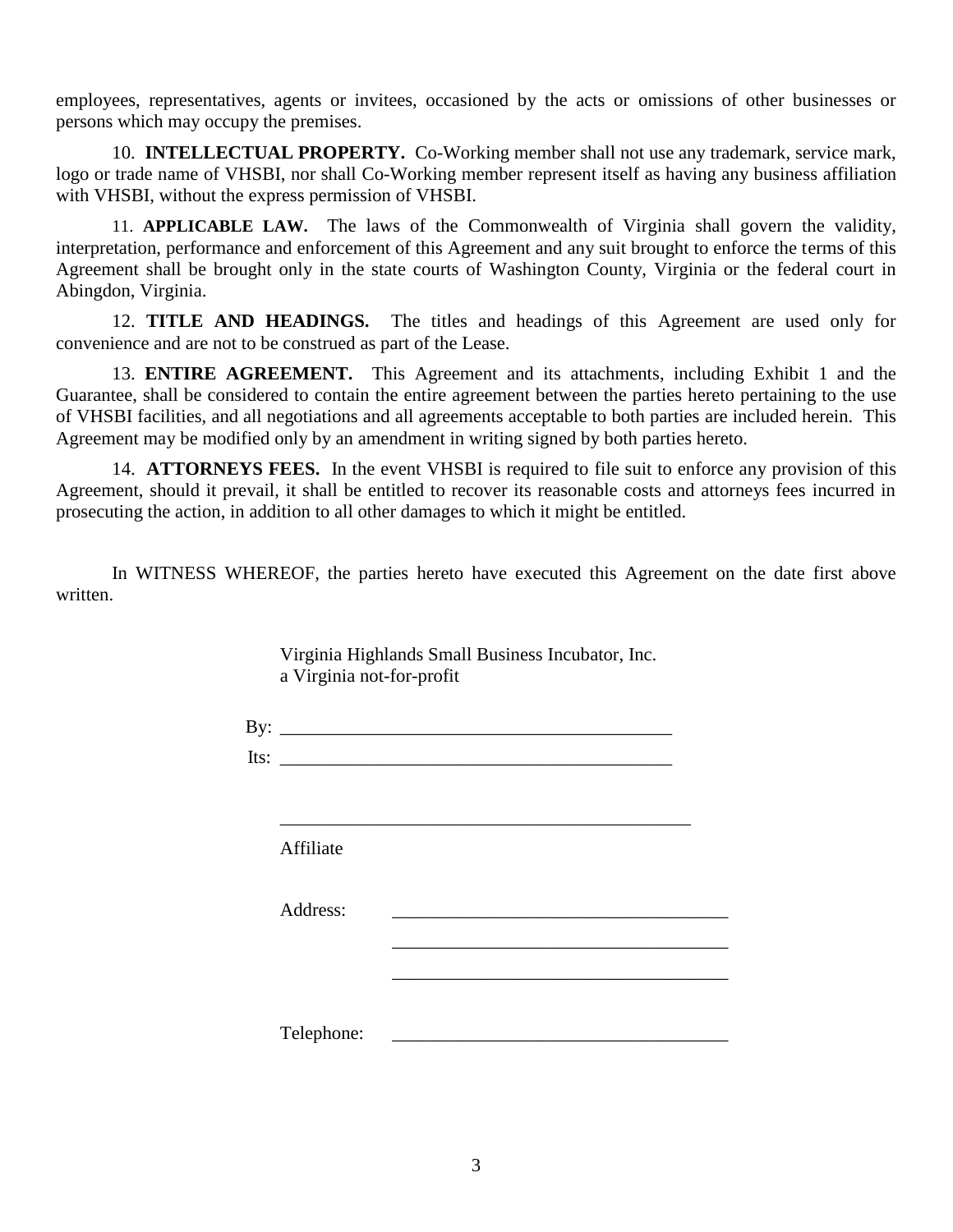#### **GUARANTY OF AGREEMENT**

FOR VALUE RECEIVED, and in consideration for, and as an inducement to VIRGINIA HIGHLANDS SMALL BUSINESS INCUBATOR, INC. (hereinafter referred to as "VHSBI"), to enter into an Co-Working Program Agreement (the "Agreement") with \_\_\_\_\_\_\_\_\_\_\_\_\_\_\_\_\_\_\_\_\_\_\_\_\_\_\_\_\_, (hereinafter referred to as "Co-Working member") which Agreement, of even date herewith, is incorporated herein by reference, the undersigned absolutely, unconditionally and irrevocably guarantees to VHSBI the full and prompt payment of all fees and all other charges to be paid by Co-Working member under the Agreement and the full and timely performance and observance of all covenants, conditions, and agreements therein provided to be performed and observed by Co-Working member.

The undersigned expressly agrees that the validity of the Guaranty of Agreement and the obligations of the undersigned hereunder shall in no way be terminated, affected, or impaired by reason of (i) any forbearances, releases, settlements or compromises between VHSBI and Co-Working member or any other guarantor, by reason of any waiver of or failure to enforce any of the rights and remedies reserved to VHSBI in the Agreement or otherwise, or (ii) the invalidity, illegality or unenforceability of the Agreement for any reason whatsoever, or (iii) as a result of the relief or release of Co-Working member or any other guarantor from any of their obligations under the Agreement by operation of law or otherwise, including, without limitation of the generality of the foregoing, the insolvency, bankruptcy, liquidation or dissolution of Co-Working member or any other guarantor or the rejection of or assignment of the Agreement in connection with proceedings under any bankruptcy laws now in effect or hereafter enacted, or (iv) the release, surrender, exchange, subordination, deterioration, waste, loss or impairment (including without limitation, negligent, willful, unreasonable or unjustifiable impairment) of any collateral securing the Agreement, or (v) any other act or omission of VHSBI or Co-Working member which would otherwise constitute or create a legal or equitable defense in favor of the undersigned.

The undersigned represents and warrants that the undersigned has a material economic interest in Co-Working member and that the execution of this Agreement will be of direct benefit to the undersigned, whether or not the undersigned shall ever use any portion of the premises. In the event of any termination of the Agreement by VHSBI, the undersigned's liability hereunder shall not be terminated, but the undersigned shall be and remain liable for all damages, costs, expenses and other claims which may arise under the Agreement including reasonable attorney's fees.

If the undersigned shall, directly or indirectly, advance any sums to the Co-Working member, such sums and indebtedness shall be subordinate in all respects to the amounts then and thereafter due and owing by the Co-Working member under the Agreement. Payment by the undersigned of any amount pursuant to this Guaranty of Agreement shall not in any way entitle the undersigned to any right, title or interest (whether by way of subrogation or otherwise) in and to any of the rights or remedies VHSBI may have against Co-Working member, unless and until the full amount owing to VHSBI under the Agreement has been fully paid.

Wherever reference is made to the liability of Co-Working member in the Agreement, such reference shall be deemed likewise to refer to the undersigned, jointly and severally, with Co-Working member. The liability of the undersigned for the obligations of the Agreement shall be primary; in any right of action which shall accrue to VHSBI under the Agreement, VHSBI, may, at VHSBI's option, proceed against the undersigned and/or Co-Working member, jointly or severally, and may proceed against the undersigned without having demanded performance of, commenced any action against, exhausted any remedy against or obtained any judgment against Co-Working member. This a guaranty of payment and not of collection, and the undersigned hereby waives any obligation on the part of VHSBI to enforce the terms of the Agreement against Co-Working member as a condition to VHSBI's right to proceed against the undersigned hereunder.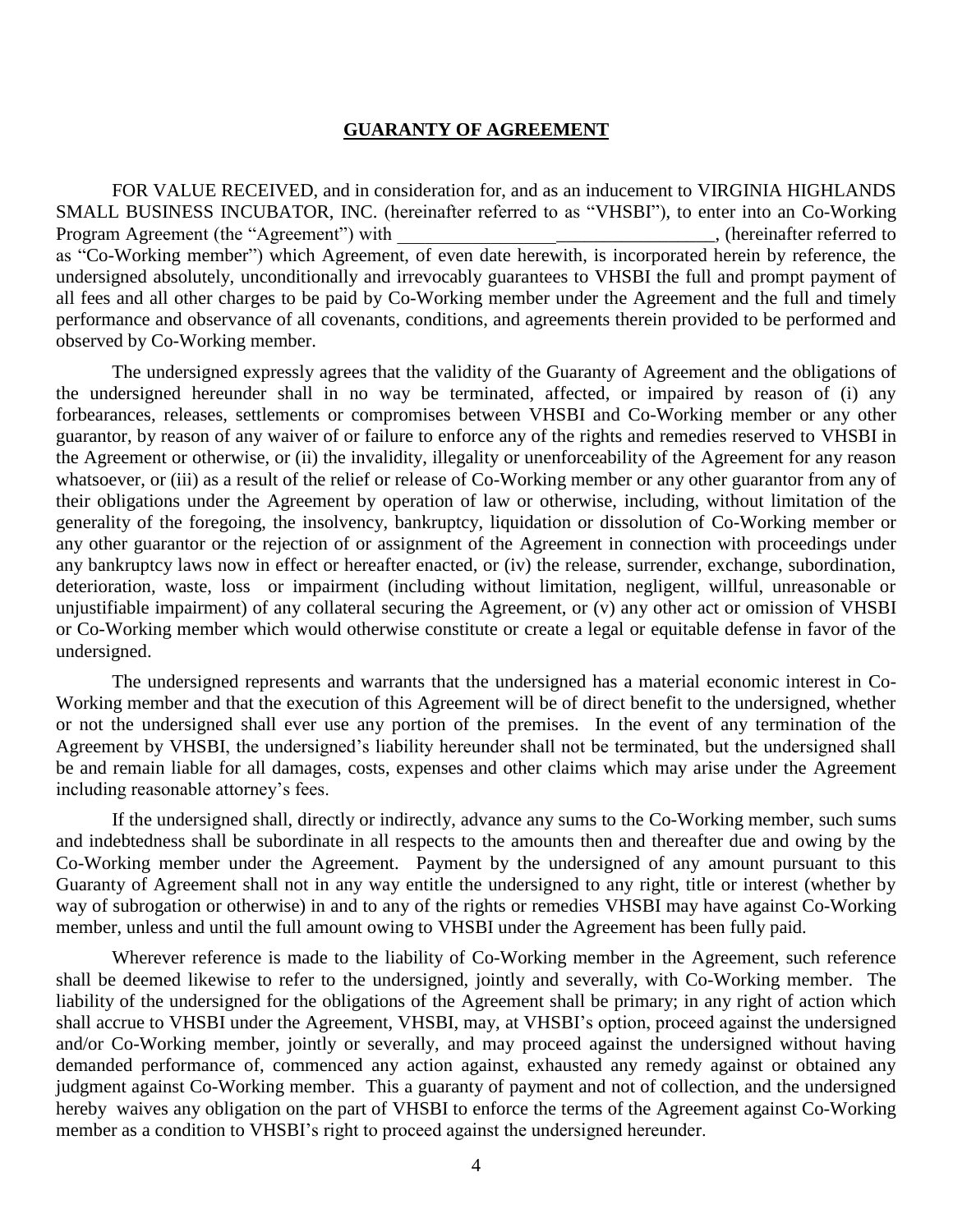The undersigned hereby expressly waives: (i) notice of acceptance of this Guaranty of Agreement and of presentment, demand and protest; (ii) notice of any default hereunder or under the Agreement and of all indulgences; (iii) demand for observance or performance of, or enforcement of, any terms or provisions of this Guaranty of Agreement or the Agreement; and (iv) all other notices and demands otherwise required by law which the undersigned may lawfully waive. The undersigned agrees that in the event this Guaranty of Agreement shall be enforced by suit or otherwise, the undersigned will reimburse VHSBI, upon demand, for all expenses incurred in connection therewith, including, without limitation, reasonable attorney's fees.

The undersigned hereby waives, to the maximum extent permitted by law, all defenses available to a surety, whether the waiver is specifically herein enumerated or not.

It is further agreed that all of the terms and provisions hereof shall inure to the benefit of the successors and assigns of VHSBI, and shall be binding upon the respective heirs, executors, administrators, successors and assigns of the undersigned.

In the event more than one person or entity executes this Guaranty of Agreement, or counterpart thereof, the liability of such signatories hereunder shall be joint and several.

A determination that any provision of this Guaranty of Agreement is unenforceable or invalid shall not affect the enforceability or validity or any other provision and any determination that the application of any provision of this Guaranty of Agreement to any person or circumstance is illegal or unenforceable shall not affect the enforceability or validity of such provision as it may apply to or any other persons or circumstances.

No modification or amendment of this Guaranty of Agreement shall be effective unless executed by the undersigned and consented to by VHSBI in writing, and no cancellation hereof shall be valid unless executed by VHSBI in writing.

In the event it shall be asserted that Co-working members obligations are void and voidable due to illegal or unauthorized acts by Co-Working member in the execution of the Agreement, the undersigned shall nevertheless be liable hereunder to the same extent as the undersigned would have been if the obligations of the Co-Working Member had been enforceable against the Co-Working member.

This Guaranty of Agreement shall be governed by the laws of the Commonwealth of Virginia and may be enforced by action in any court of competent jurisdiction in the state courts of Washington County, Virginia or the federal court in Abingdon, Virginia.

\_\_\_\_\_\_\_\_\_\_\_\_\_\_\_\_\_\_\_\_\_\_\_\_\_\_\_\_\_\_\_\_\_\_\_\_\_\_

EXECUTED as of the  $\frac{day}{}$  of  $\frac{1}{20}$ .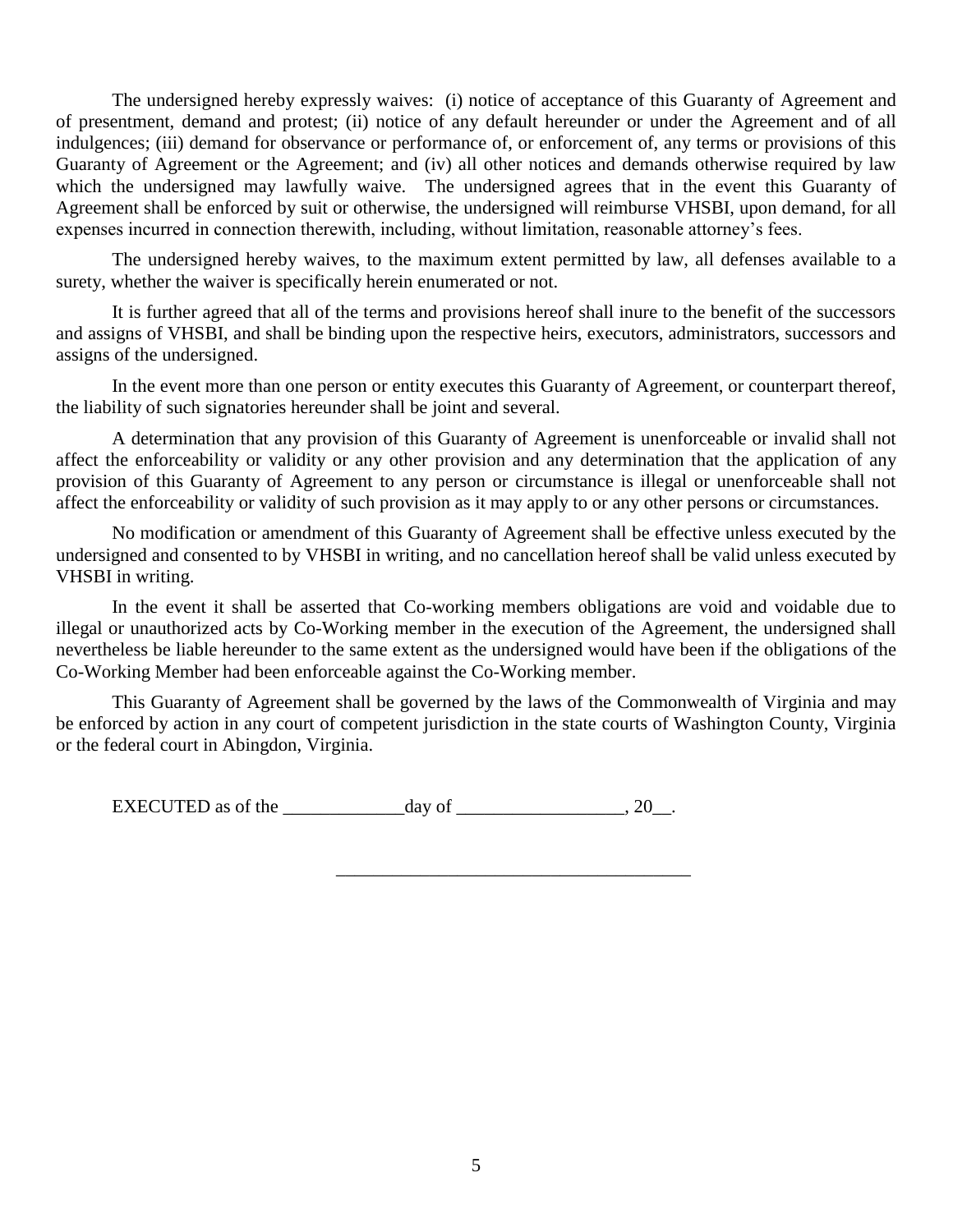#### **EXHIBIT ONE (1) CO-WORKING MEMBER LEVELS**

**LEVEL ONE (1):** One Year Lease – 24 hour access Monday thru Friday, mailbox, receptionist, and 2 free uses of a Conference Room per month every six (6) months. Insurance required. \$145/per month.

**LEVEL TWO (2):** Six (6) Month Lease – 24 hour access Monday thru Friday, mailbox, receptionist, and 2 free uses of a Conference Room per month every six (6) months. Insurance required. \$175/per month.

**LEVEL THREE (3):** Monthly Lease – 8:30-5:00 access Monday thru Friday, unlimited use, \$130/per month. Insurance is required if renting before or after business hours listed above.

**LEVEL FOUR (4):** Weekly Fee – 8:30-5:00 access Monday thru Friday. \$60/per week. Insurance is required if renting before or after business hours listed above.

**LEVEL FIVE (5):** Daily Fee – 8:30-5:00 access Monday thru Friday. \$15/per day. Insurance is required if renting before or after business hours listed above.

**ALL LEVELS INCLUDE:** Use of kitchen Free Coffee Free Wi-Fi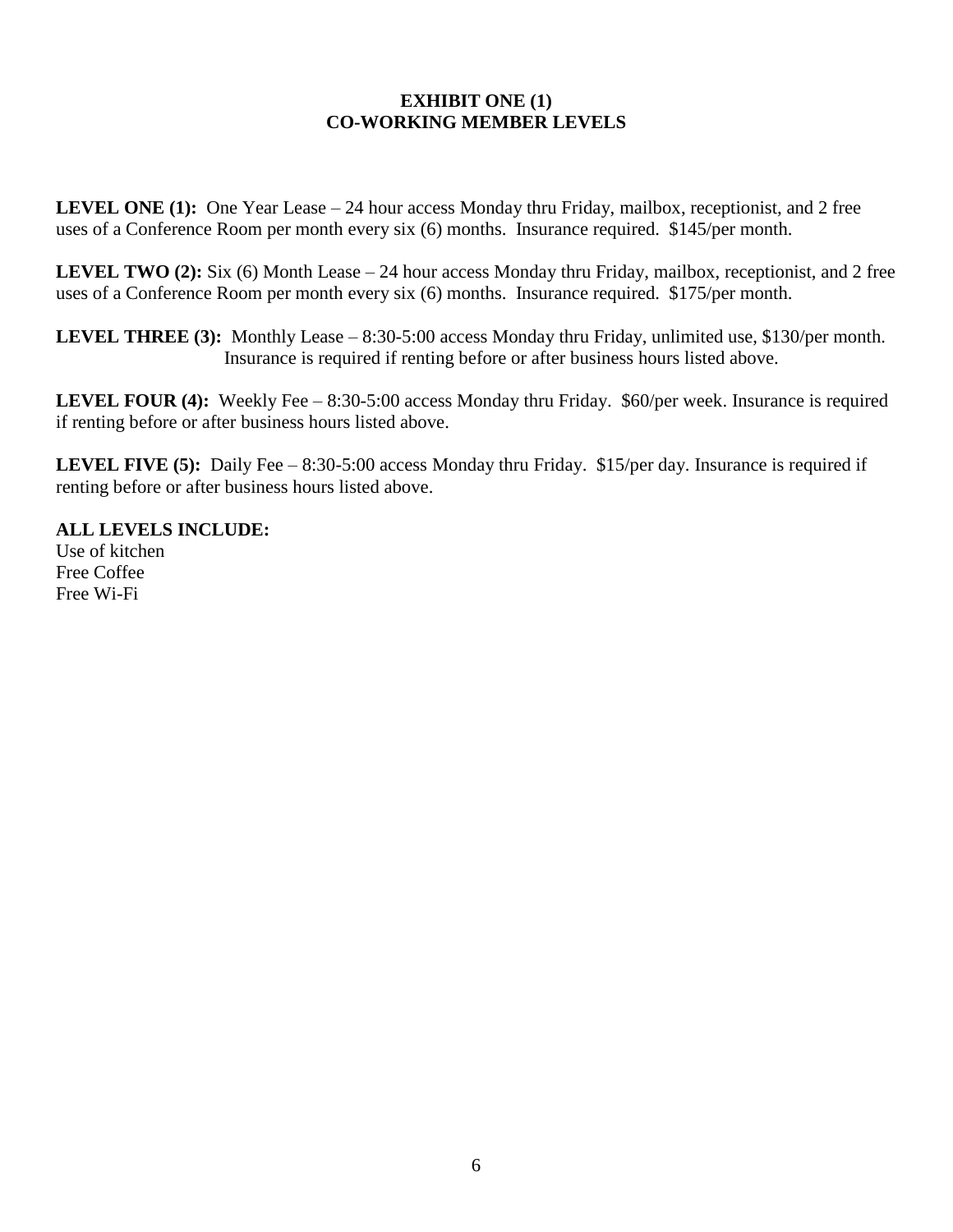# Virginia Highlands Small Business Incubator, Inc. Facility Guidelines for Co-Working Members Conference Room and Events

### **Reservations**

- The conference room(s) can be reserved by contacting, [receptionist@vhsbi.com](mailto:receptionist@vhsbi.com) and submitting the completed Facility Events form. Once the form is submitted your request will be confirmed by email. All special requests should be submitted on the Facility Events application.
- Business hours of the facility are 8:30 a.m. until 5:00 p.m. Monday through Friday. The facility is available for rent after those hours with proper authorization by the Executive Director and a current Liability Insurance Certificate naming VHSBI as a certificate holder must be on file at VHSBI. Evening renters will be given a one-time code to enter the front door of the facility upon completion of the Facility Events application.
- The doors are to be securely locked upon your departure.
- Tablecloths are available for rent upon request and in writing on the Facility Events application.
- Copies can be purchased from the receptionist at a cost of .07 per black and white copy and .15 per color copy.

# **Food and Beverages**

- The caterer's name and contact information is to be provided on the Facility Events form. The Caterer must submit a meals tax form to the Town of Abingdon.
- All food, including poured drinks and simple refreshments are to be served from the kitchen.
- All caterers/food providers are to use the back entrance and accept responsibility of the clean up after the event. The dumpster is located in the gated area at the back of the facility.

# **Audio/Visual**

 Customers must provide their own audio/visual equipment; however, we do provide the use of an overhead projector in the Jack C Phelps, Jr. (large) conference room and have a manual projector available for use in the French H Moore, Jr. (small) conference room. As such, we ask that you ensure the settings are left in working order. If you will be using any technical equipment, we recommend that you test your equipment before the meeting time to ensure equipment compatibility.

# **Publications**

- Please use the correct title of the facility, "Virginia Highlands Small Business Incubator, Inc.," in advertising, press releases, or notices.
- Virginia Highlands Small Business Incubator agrees to display, upon request, flyers, brochures, posters, or other publications advertising your event. Please provide them as early as possible.

# **Liability**

- Damages to the facility will be the responsibility of the organization hosting the event to the extent caused by the acts or omission of organization's agents or employees.
- Material should not be attached to the walls. We have flip chart holders to display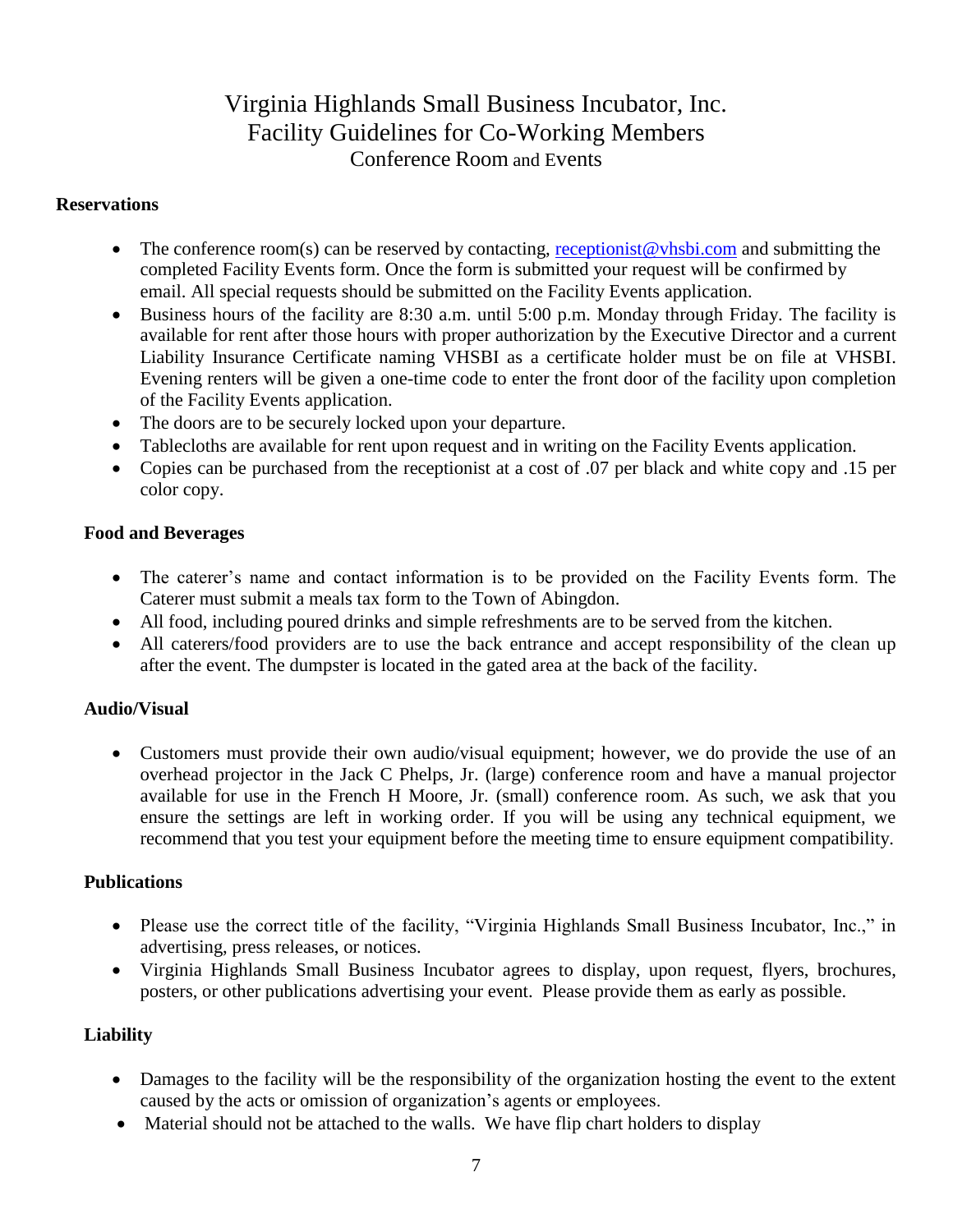posters, charts, etc. It is the leasees responsibility to provide flip chart paper.

# **Restrictions**

- Hallways and exit doors must not be blocked or cluttered.
- There is no smoking in the building. Smoking is permitted at the back of the facility. The smoking location is identified by ash tins on the loading dock.
- Littering is subject to a \$50.00 fine. Cigarette butts are considered littering.
- Alcohol products are allowed to be served upon the leasee receiving the proper event permits from the ABC office located in Abingdon and providing VHSBI with proof of alcohol coverage insurance.
- Only Service Animals are allowed in the facility unless special permission is granted by the Executive Director.
- Power strips with surge protection are to be used in the facility.

# **Departure**

- Rooms should be left clean and orderly. Plastic bags are available at the Information Desk for use in disposing of trash. Dumpsters are located in the back of the building.
- Permanent tenants should return furnishings to their original configuration and dispose of their events trash in the dumpster provided by VHSBI.

# **Cancellations**

 If cancellation is necessary, please notify us as soon as possible, preferably via email at receptionist@vhsbi.com.